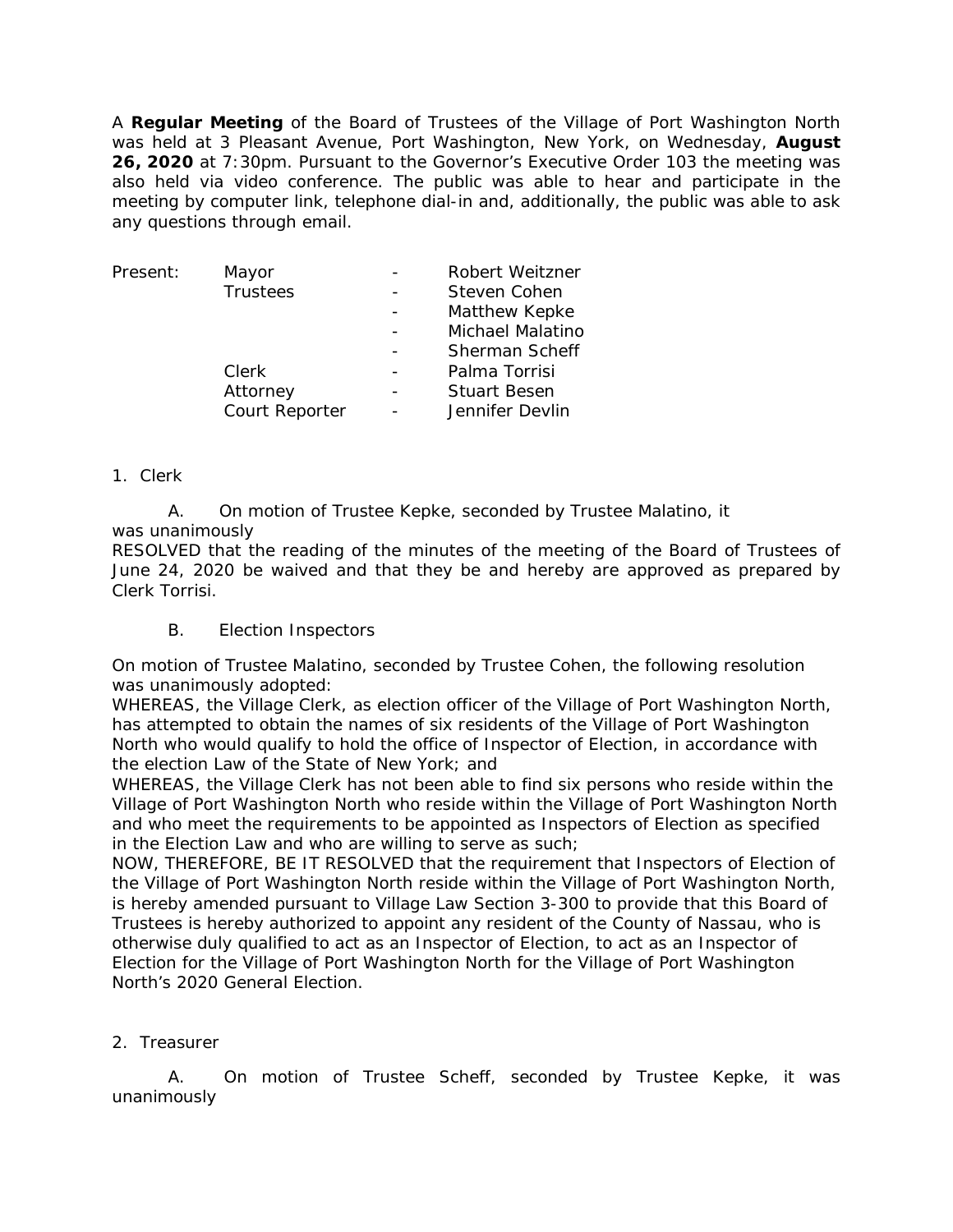RESOLVED that the reading of the Abstract of General Fund vouchers #224, totalling \$62,276.59, and Trust & Agency vouchers #164, totalling \$193.70, be waived and that they be and hereby are approved as presented by Treasurer Bella.

B. Treasurer Bella stated that Trustee Scheff reviewed the bank statement reconciliations for July 2020.

- 3. Reports
	- A. Public Works

The Board praised Superintendent Novinski for the excellent work performed during and after the August 4<sup>th</sup> hurricane. On motion of Trustee Malatino, seconded by Trustee Kepke, it was unanimously

RESOLVED that the Public Works Department report for the month of July 2020 be and hereby is accepted as submitted by Superintendent Novinski.

B. Building Department

On motion of Trustee Malatino, seconded by Trustee Cohen, it was unanimously RESOLVED that the Building Department report of Superintendent for the month of July 2020 be and hereby is accepted as submitted.

C. Emergency Management & Traffic Safety

On motion of Trustee Cohen, seconded by Trustee Kepke, it was unanimously RESOLVED that the Emergency Management & Traffic Safety report for July 2020 be and hereby is accepted as presented by Commissioner Steven Kaplan.

D. Beautification Commission

On motion of Trustee Kepke, seconded by Trustee Scheff, it was unanimously RESOLVED that the report of the Beautification Commissioner for July 2020 be accepted as presented by Howard Roth.

E. Justice Court

The Board accepted the Justice Court reports for February and June 2020.

4. Business

# A. LOSAP Points During Covid-19 Pandemic

On motion of Trustee Malatino, seconded by Trustee Cohen, the following resolution was unanimously adopted: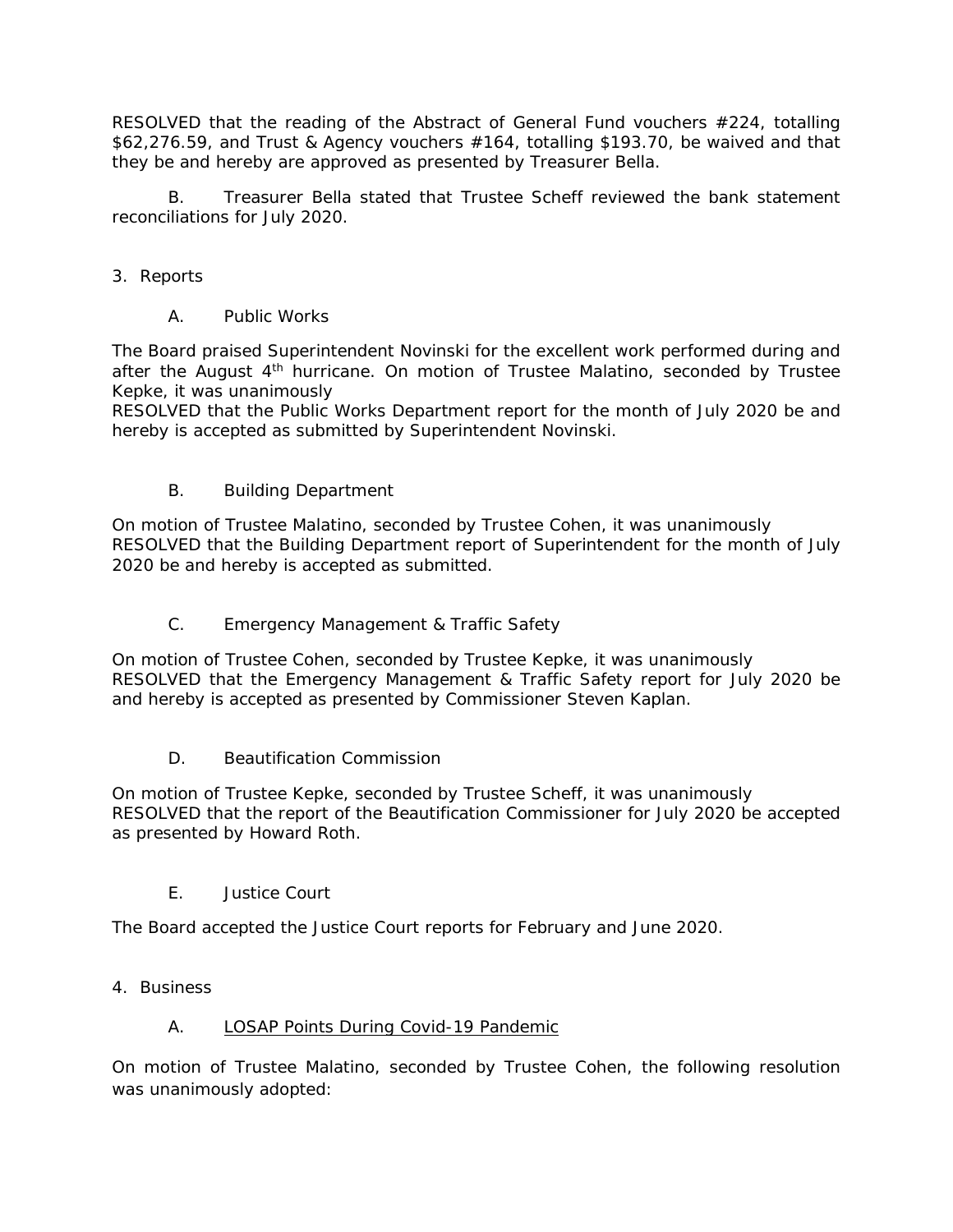### **Village of Port Washington North Resolution of the Board of Trustees**

#### *In the matter of awarding LOSAP points during COVID-19 pandemic*

WHEREAS, the Village is one of seven co-sponsors of a Length of Service Award Program (LOSAP) on behalf of the Port Washington Fire Department (Fire Department) in accordance with Article 11-A of the New York State General Municipal Law (GML); and

WHEREAS, in accordance with an Inter-Municipal Agreement signed by each of the seven municipalities that contract with the Fire Department for fire protection, a Municipal Sponsoring Board was created to exercise the powers and duties of a sponsor of a LOSAP as provided in the GML, with members of the Board comprised of a representative from the Village as well as a representative from the other six municipalities; and

WHEREAS, during the COVID-19 pandemic and in response to the Governor's Executive Order 202 of 2020, the Fire Department modified its emergency response protocols and cancelled many events during the period March 13, 2020 to May 31, 2020 (Period); and

WHEREAS, as a result of these modifications and cancellations, active volunteer firefighters will have fewer opportunities to earn points during calendar year 2020, making it more difficult to earn the required 50 points to earn the LOSAP benefit for calendar year 2020; and

WHEREAS, the GML has been amended to add  $\S$  217(p), which allows a sponsor of a LOSAP to award up to five (5) points per month during the Period, with a pro-rated amount awarded for a partial month, by resolution of the governing board of the sponsoring political subdivision; and

WHEREAS, during a meeting of the Municipal Sponsoring Board, the Fire Department provided a memorandum explaining the events that were cancelled which resulted in firefighters missing an opportunity to earn at least twenty (20) points during the Period; and

WHEREAS, the Memorandum from the Fire Department further requested that the sponsoring municipalities grant five (5) points per complete month for the Period to supplement the cancelled activities; and

WHEREAS, the Village's representative to the Municipal Sponsoring Board has reported that the Municipal Sponsoring Board was in agreement with the Fire Department's request, subject to approval of a resolution of the governing board of each of the seven sponsoring political subdivisions; and

WHEREAS, the Board of Trustees recognizes the selfless contributions made by the membership of the Port Washington Fire Department during the COVID-19 pandemic, and believes it appropriate and necessary to award the requested points for the Period; NOW, THEREFORE BE IT